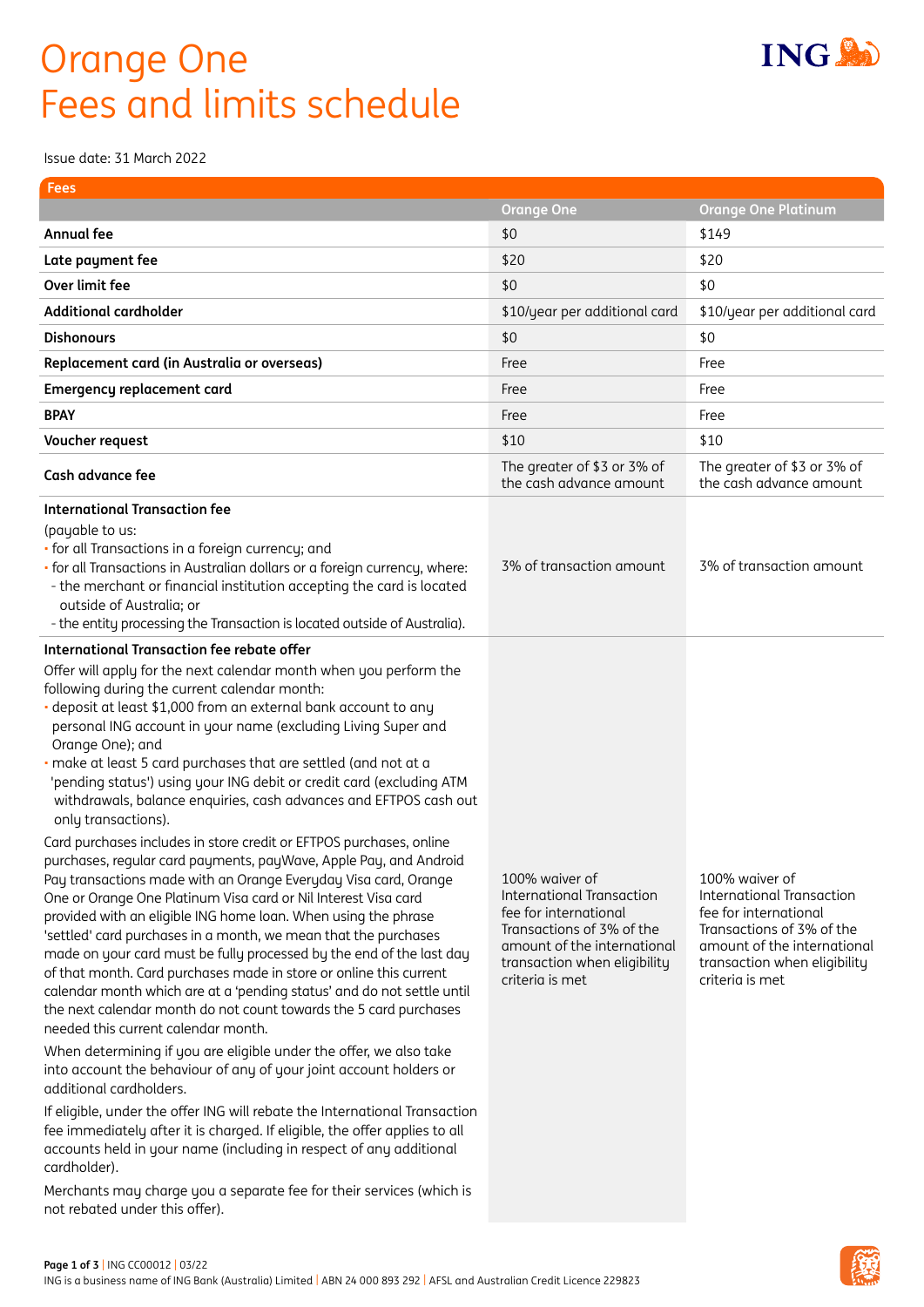|                                                                                                                                                                                                                                                                                                                                                                                                                                                                                                                                                                                                                                                                                                                                                                                                                                                                                                                                                                                                                                                                                                                                                                                                                                                                                                                                                                                                                                                                                                                                                                                                                                                                                                                                                                                                                                                                                                                                                                                  | <b>Orange One</b>                                                                                                                                                                          | <b>Orange One Platinum</b>                                                                                                                                                                 |
|----------------------------------------------------------------------------------------------------------------------------------------------------------------------------------------------------------------------------------------------------------------------------------------------------------------------------------------------------------------------------------------------------------------------------------------------------------------------------------------------------------------------------------------------------------------------------------------------------------------------------------------------------------------------------------------------------------------------------------------------------------------------------------------------------------------------------------------------------------------------------------------------------------------------------------------------------------------------------------------------------------------------------------------------------------------------------------------------------------------------------------------------------------------------------------------------------------------------------------------------------------------------------------------------------------------------------------------------------------------------------------------------------------------------------------------------------------------------------------------------------------------------------------------------------------------------------------------------------------------------------------------------------------------------------------------------------------------------------------------------------------------------------------------------------------------------------------------------------------------------------------------------------------------------------------------------------------------------------------|--------------------------------------------------------------------------------------------------------------------------------------------------------------------------------------------|--------------------------------------------------------------------------------------------------------------------------------------------------------------------------------------------|
| An international transaction is any transaction:<br>· in a foreign currency; or<br>· in Australian dollars or a foreign currency, where:<br>- the merchant or financial institution accepting the card is located<br>outside Australia; or<br>- the entity processing the transaction is located outside Australia.<br>This offer may be changed or withdrawn at ING's sole discretion.                                                                                                                                                                                                                                                                                                                                                                                                                                                                                                                                                                                                                                                                                                                                                                                                                                                                                                                                                                                                                                                                                                                                                                                                                                                                                                                                                                                                                                                                                                                                                                                          | 100% waiver of<br><b>International Transaction</b><br>fee for international<br>Transactions of 3% of the<br>amount of the international<br>transaction when eligibility<br>criteria is met | 100% waiver of<br><b>International Transaction</b><br>fee for international<br>Transactions of 3% of the<br>amount of the international<br>transaction when eligibility<br>criteria is met |
| International ATM withdrawal fee rebate                                                                                                                                                                                                                                                                                                                                                                                                                                                                                                                                                                                                                                                                                                                                                                                                                                                                                                                                                                                                                                                                                                                                                                                                                                                                                                                                                                                                                                                                                                                                                                                                                                                                                                                                                                                                                                                                                                                                          | \$5                                                                                                                                                                                        | \$5                                                                                                                                                                                        |
| Offer will apply for the next calendar month when you perform the<br>following during the current calendar month:<br>deposit at least \$1,000 from an external bank account to any personal<br>ING account in your name (excluding Living Super and Orange One); and<br>make at least 5 card purchases that are settled (and not at a<br>'pending status' using your ING debit or credit card (excluding ATM<br>withdrawals, balance enquiries, cash advances and EFTPOS cash out<br>only transactions).<br>Card purchases includes in store credit or EFTPOS purchases, online<br>purchases, regular card payments, payWave, Apple Pay, and Android Pay<br>transactions made with an Orange Everyday Visa card, Orange One or<br>Orange One Platinum Visa card or Nil Interest Visa card provided with an<br>eligible ING home loan. When using the phrase 'settled' card purchases<br>in a month, we mean that the purchases made on your card must be<br>fully processed by the end of the last day of that month. Card purchases<br>made in store or online this current calendar month which are at a<br>'pending status' and do not settle until the next calendar month do not<br>count towards the 5 card purchases needed this current calendar month.<br>When determining if you are eligible under the offer, we also take<br>into account the behaviour of any of your joint account holders or<br>additional cardholders.<br>If eligible, under the offer:<br>- for ATMs outside Australia-ING will waive the International ATM<br>withdrawal fee and rebate any ATM fee charged by the ATM operator<br>at settlement of the transaction-While the transaction is pending<br>the amount of the acquirer fee will be deducted from your available<br>balance and will be reinstated after the transaction is finalised. ATM<br>transactions outside Australia can take up to 5 days to finalise.<br>If eligible, the offer applies to all accounts held in your name | 100% of ING International<br>ATM withdrawal fee when<br>eligibility criteria is met<br>100% of ATM fee<br>(both inside and outside<br>Australia) when eligibility<br>criteria is met       | 100% of ING International<br>ATM withdrawal fee when<br>eligibility criteria is met<br>100% of ATM fee<br>(both inside and outside<br>Australia) when eligibility<br>criteria is met       |
| (including in respect of any additional cardholder).<br>This offer may be changed or withdrawn at ING's sole discretion. The<br>ING cash advance fee is not rebated under this offer.                                                                                                                                                                                                                                                                                                                                                                                                                                                                                                                                                                                                                                                                                                                                                                                                                                                                                                                                                                                                                                                                                                                                                                                                                                                                                                                                                                                                                                                                                                                                                                                                                                                                                                                                                                                            |                                                                                                                                                                                            |                                                                                                                                                                                            |
| Australian ATM fee rebate                                                                                                                                                                                                                                                                                                                                                                                                                                                                                                                                                                                                                                                                                                                                                                                                                                                                                                                                                                                                                                                                                                                                                                                                                                                                                                                                                                                                                                                                                                                                                                                                                                                                                                                                                                                                                                                                                                                                                        |                                                                                                                                                                                            |                                                                                                                                                                                            |
| Offer will apply for the next calendar month when you perform the<br>following during the current calendar month:<br>deposit at least \$1,000 from an external bank account to any personal<br>ING account in your name (excluding Living Super and Orange One), and<br>make at least 5 card purchases that are settled (and not at a<br>'pending status' using your ING debit or credit card (excluding ATM<br>withdrawals, balance enquiries, cash advances and EFTPOS cash out<br>only transactions).<br>Card purchases includes in store credit or EFTPOS purchases, online<br>purchases, regular card payments, payWave, Apple Pay, and Android Pay<br>transactions made with an Orange Everyday Visa card, Orange One or<br>Orange One Platinum Visa card or Nil Interest Visa card provided with an<br>eligible ING home loan. When using the phrase 'settled' card purchases<br>in a month, we mean that the purchases made on your card must be<br>fully processed by the end of the last day of that month. Card purchases<br>made in store or online this current calendar month which are at a<br>'pending status' and do not settle until the next calendar month do not<br>count towards the 5 card purchases needed this current calendar month.                                                                                                                                                                                                                                                                                                                                                                                                                                                                                                                                                                                                                                                                                                                  | 100% of ATM fee when<br>eligibility criteria is met                                                                                                                                        | 100% of ATM fee when<br>eligibility criteria is met                                                                                                                                        |